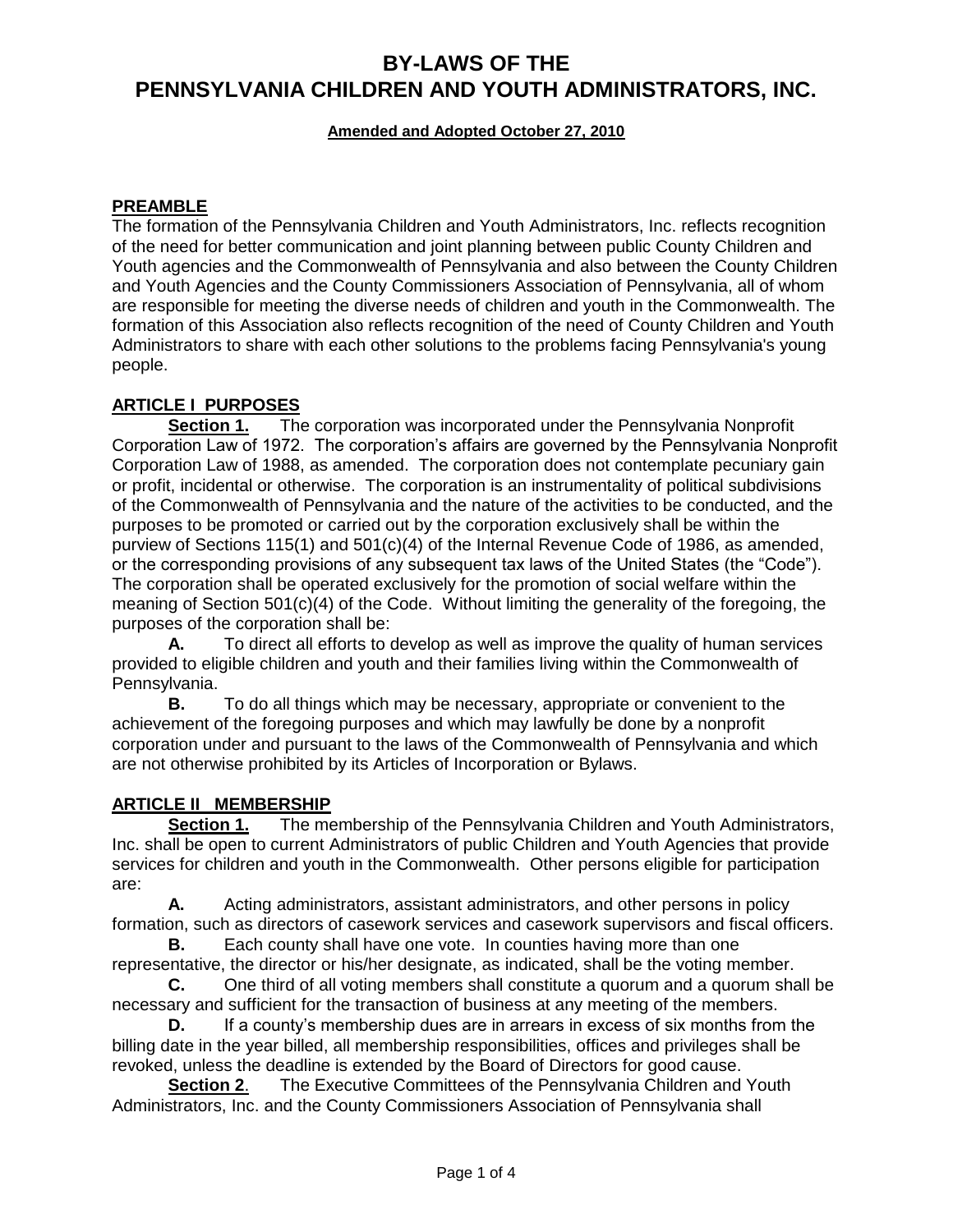### **Amended and Adopted October 27, 2010**

determine the assessment charged to counties as well as the mechanism to compute dues. Dues will be billed by the Association staff at times agreed upon by the Board of Directors.

### **ARTICLE III RELATIONS WITH MEMBER AGENCIES**

**Section 1.** Affiliation with the Corporation by the member agencies shall in no way commit them to any obligations, financial or otherwise, nor bind them to any policy of future course of action to which they have not individually agreed. Each participating agency shall maintain its independence and freedom of action in all matters. No financial obligation may be imposed upon any agency without its consent.

#### **ARTICLE IV FREQUENCY OF MEETINGS**

**Section 1.** The Corporation shall meet quarterly at such time and place as shall be designated by the Board. An Annual Meeting shall be held during the month of June.

**Section 2.** All stated meetings and the Annual Meeting of the Corporation shall be held in the Commonwealth of Pennsylvania, the time and place to be designated by the Board and stated in the notice of the meeting, including agenda, which notice shall be sent to each member by the Association staff at least ten days prior to the date of such meeting.

**Section 3.** Special meetings shall be convened by the President with the approval of the Executive Committee. The time and place to be designated by the President and stated in the notice of the meeting, including agenda, which notice shall be sent to each member by the Association staff at least fourteen days prior to the date of such meeting.

### **ARTICLE V OFFICERS**

**Section 1.** Officers of the Corporation shall be a President, First Vice President, Second Vice President, and Secretary/Treasurer to be elected from the membership at the annual meeting. These four positions shall constitute the Executive Committee of the Corporation.

**Section 2.** Each officer shall hold office for 2 years or until his/her successor shall be elected and qualified. The President and Vice Presidents may not succeed themselves by reelection to the same position for more than 2 consecutive terms.

**Section 3.** The Corporation may from time to time create such other offices, as it deems appropriate.

**Section 4.** Officers shall have, in addition to duties described in these by-laws, those duties customarily assigned to comparable officers in similar corporations.

**Section 5.** The officers shall serve as such without compensation. Payment of expenses related to official business shall not be construed as compensation.

**Section 6.** The President shall be the chief executive officer of the Corporation; he/she shall preside at all meetings of the members and directors; shall have general and active management of the affairs of the Corporation; shall see that all orders and resolutions of the Board are carried into effect, subject, however, to the right of the directors to delegate any specific powers, except such as may be by statute exclusively conferred on the President, to any other office or officers of the Corporation. He/she shall execute bonds, mortgages and other documents of the Corporation. He/she shall be an ex-officio member of all committees, shall serve in a nonvoting capacity on the Executive Committee of the County Commissioners Association of Pennsylvania, and shall have the general powers and duties of supervision and management usually vested in the Office of President.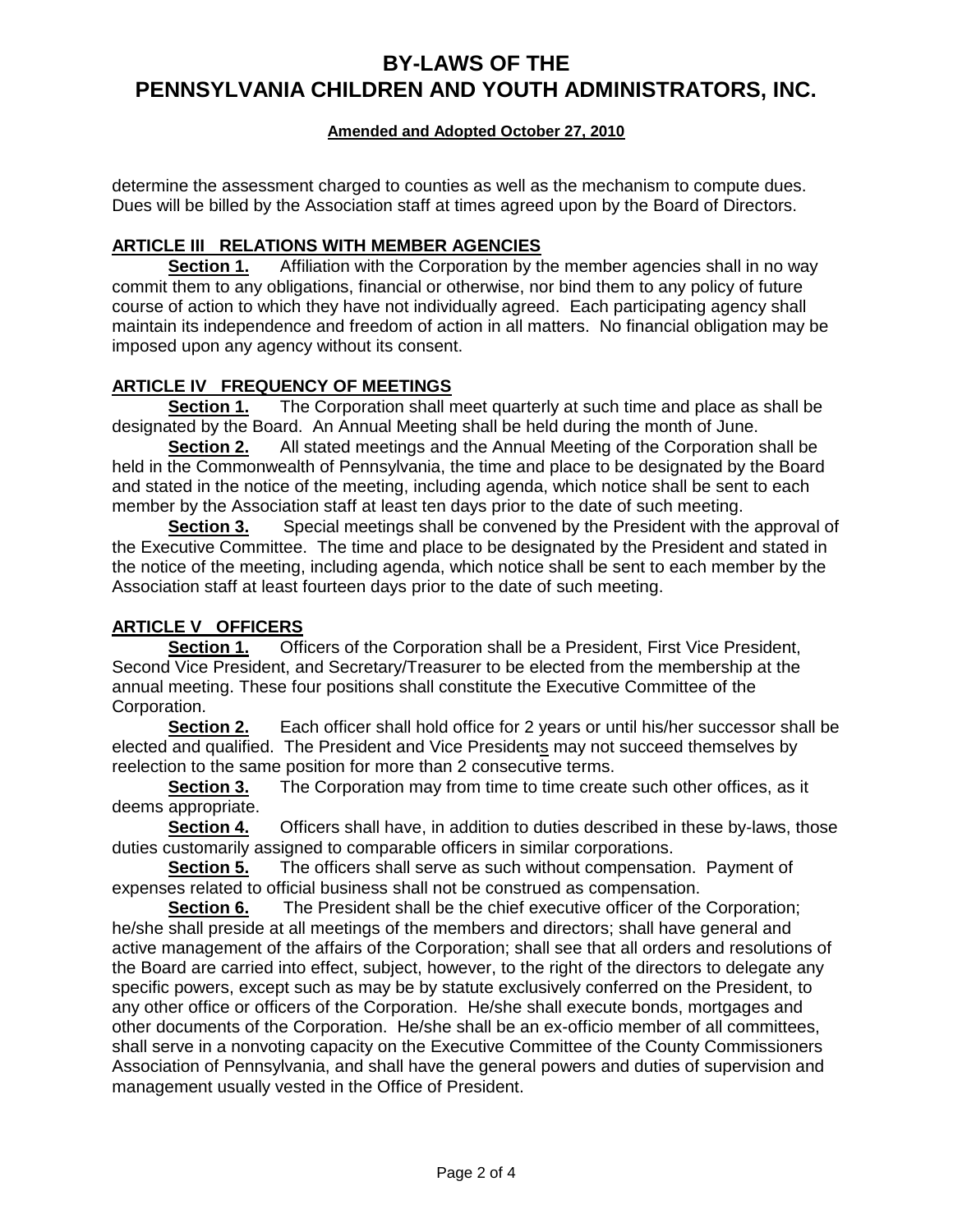#### **Amended and Adopted October 27, 2010**

**Section 7.** The First Vice President shall act in all cases for and as the President in the latter's absence or incapacity, and shall perform such duties as he/she may be required to do from time to time. He/she shall also serve in a nonvoting capacity on the Human Services Committee of the County Commissioners Association of Pennsylvania.

**Section 8.** The Second Vice President shall act in all cases for and as the First Vice President in the latter's absence or incapacity, and shall perform such duties as he/she may be required to do from time to time.

**Section 9.** The Secretary/Treasurer shall: attend all meetings of the Board and of the general membership and act as clerk thereof, recording the attendance and all motions and votes of the Corporation; present the minutes of said meetings to the general membership for approval at Quarterly Meetings; periodically, but no less than quarterly, review the Corporation's financial reports and make appropriate recommendations to the Board of Directors; present the Corporation's financial status to the general membership at Quarterly Meetings; and perform other relevant duties as directed by the president.

### **ARTICLE VI BOARD OF DIRECTORS AND COMMITTEES**

**Section 1.** The Board of Directors will consist of the President, First Vice President, Second Vice President, Secretary/Treasurer, Regional Representatives and immediate past president. They shall serve 2-year terms in this capacity. The Board of Directors shall supervise the transaction of all routine and special business that may be brought before it and shall act for the membership in the interim between its meetings. The Board of Directors shall meet upon the call of the President. Appointment to any vacant office shall be made by the President with approval of the Board of the unexpired term. Except for Emeritus Board Members, each Board member shall have one vote on any issue before the Board.

**Section 2.** No more than two regional representatives will be selected by the members from each D.P.W. region and shall be responsible for the following:

> 1) To develop a mechanism to foster communication of the Board and members between association quarterly meetings and give notice of those meetings to all administrators in the region and central office staff. He/she is also responsible for recording the minutes of those meetings.

2) To communicate critical issues via current communication technologies to the Board and to give a verbal report at the Association's quarterly meetings. 3) To gather opinions from members in the region on various issues of importance to the Association as a whole and in issues stemming from the functioning of the Department of Public Welfare Regional Office.

4) To disseminate information from the P.C.Y.A. Board of Directors when so requested.

5) To be available as a contact person for members in the region with questions/concerns about the D.P.W. Regional Office and the Association.

**Section 3.** Current administrators who have made significant contributions of service to the Board of Directors and the Association may be considered for Board Member Emeritus status. Appointment to Board Member Emeritus status shall be made by the President with approval of the Board, and shall be reviewed every two years. Board Members Emeritus shall have the same rights and privileges as other Board Members, except that they serve in an advisory, nonvoting capacity and serve at the discretion of the Board. When a Board Member Emeritus wishes to end their service, they shall inform the President of that decision.